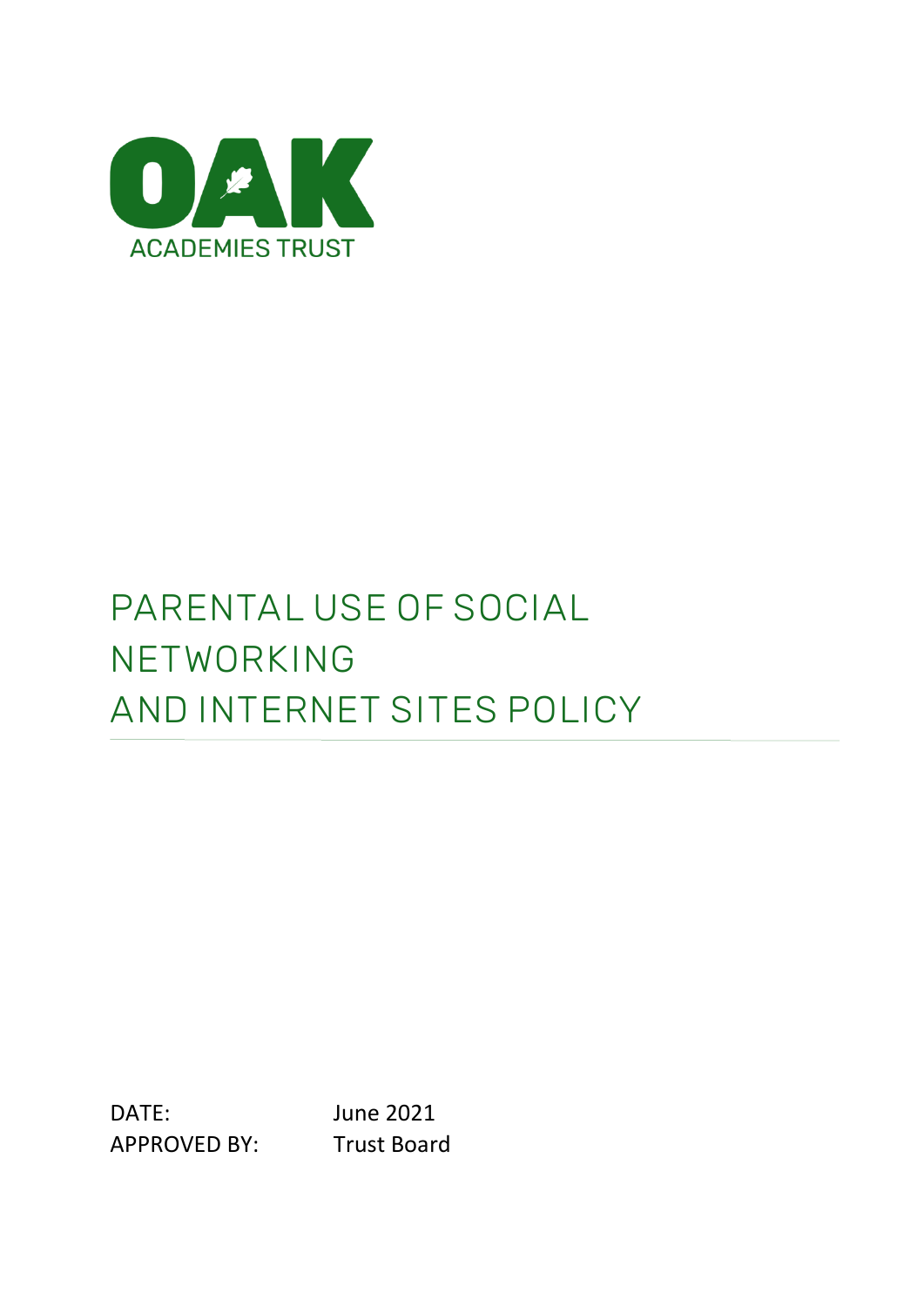## **REVIEW HISTORY**

| <b>VERSION</b><br>NO. | <b>DATE OF</b><br><b>CHANGE</b> | <b>CHANGE SUMMARY</b>   | <b>SECTION REF</b><br>and PAGE NO. |
|-----------------------|---------------------------------|-------------------------|------------------------------------|
| 1.0                   | 28.06.2019                      | Ratified by Trust Board |                                    |
| 1.1                   | 22.02.2021                      | Rebranded               |                                    |
|                       |                                 |                         |                                    |
|                       |                                 |                         |                                    |
|                       |                                 |                         |                                    |
|                       |                                 |                         |                                    |
|                       |                                 |                         |                                    |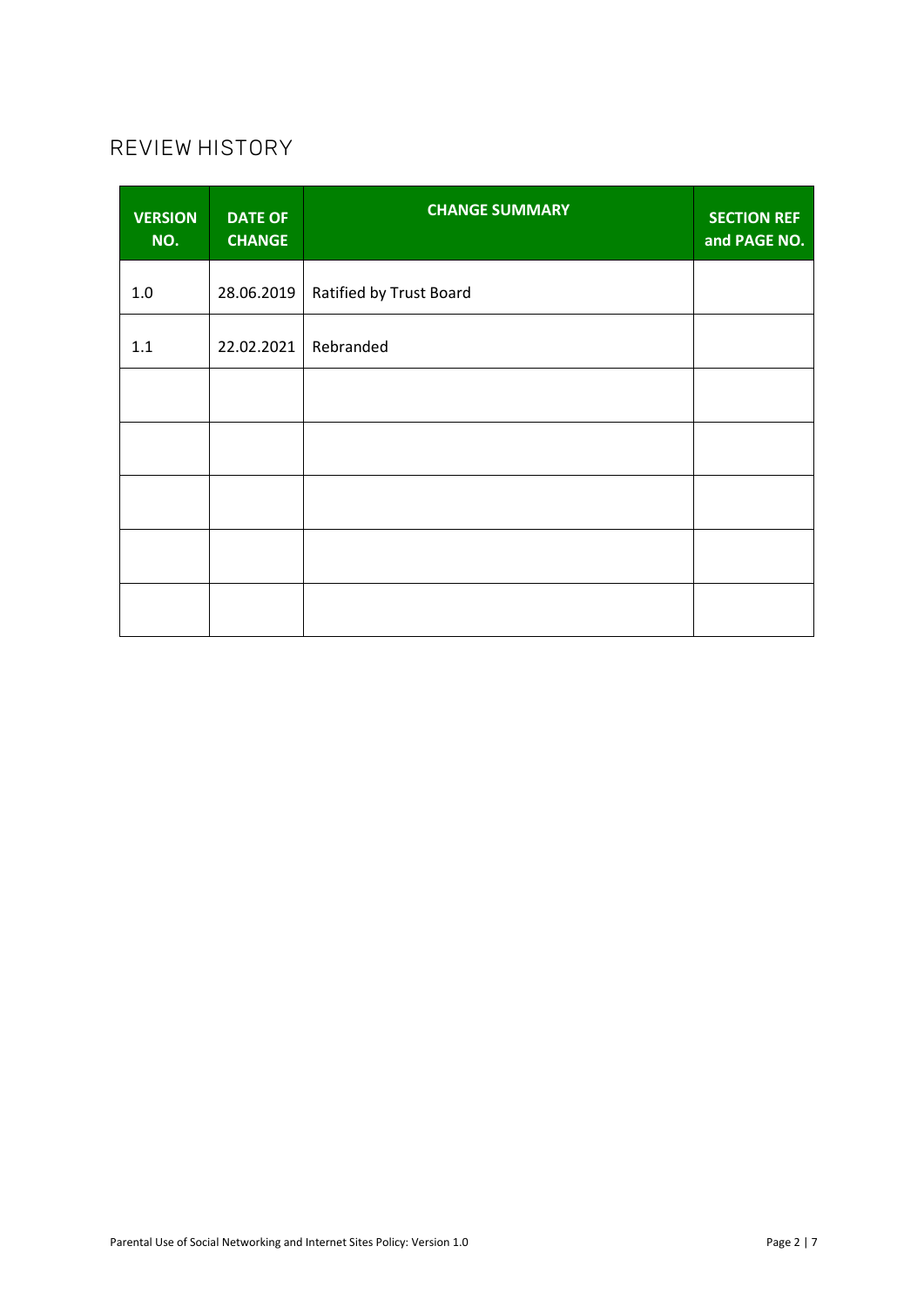Table of Contents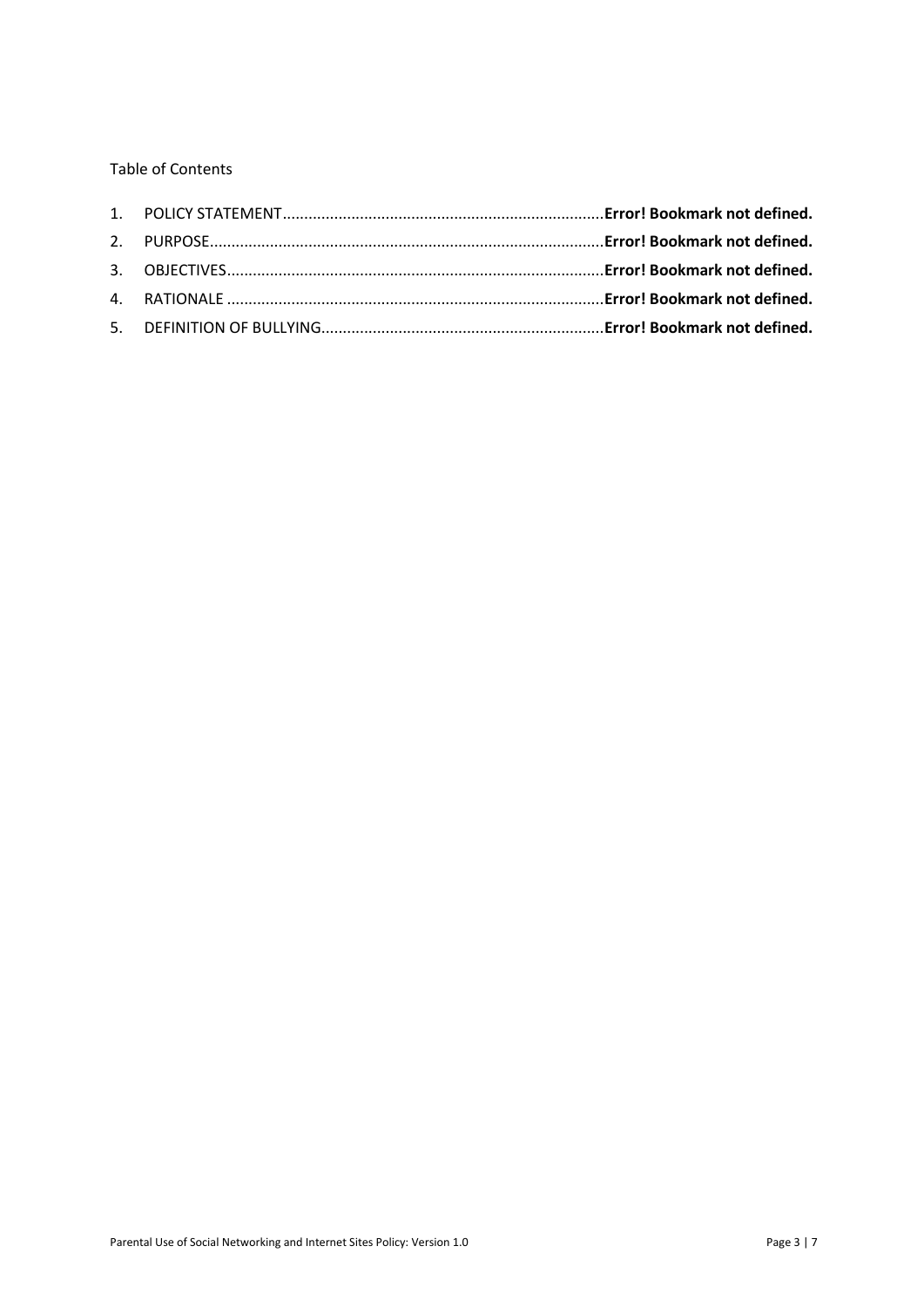#### **1. OVERVIEW**

- 1.1 Social networking sites such as Facebook, Twitter, WhatsApp, Instagram and Snapchat are widely used. This type of media allows people to communicate in ways that were not previously possible. However, such sites can be inappropriately used by some as a means of expressing negative or offensive views about schools and their staff. This document sets out this School's approach to parental use of such sites and sets out the procedures we will follow and action we may take when we consider that parents have used such facilities inappropriately.
- 1.2 When we have referred to "parent" in this document, we also include carers, relatives, or anyone associated with the School.
- 1.3 Data will be processed to be in line with the requirements and protections set out in the UK General Data Protection Regulation.

#### **2. PURPOSE**

The purpose of this policy is to:

- 2.1 Encourage social networking sites to be used in a beneficial and positive way by parents
- 2.2 Safeguard students, staff and anyone associated with the school from the negative effects of social networking sites
- 2.3 Safeguard the reputation of the School from unwarranted abuse on social networking sites
- 2.4 Clarify what the School considers to be appropriate and inappropriate use of social networking sites by parents
- 2.5 Set out the procedures the School will follow where it considers parents have inappropriately or unlawfully used social networking sites to the detriment of the School, its staff or its students, and anyone else associated with the School
- 2.6 Set out the action the School will consider taking if parents make inappropriate use of social networking sites.

## **3. APPROPRIATE USE OF SOCIAL NETWORKING SITES BY PARENTS**

3.1 Social networking sites have potential to enhance the learning and achievement of students and enable parents to access information about the School and provide feedback efficiently and easily. In addition, the School recognises that many parents and other family members will have personal social networking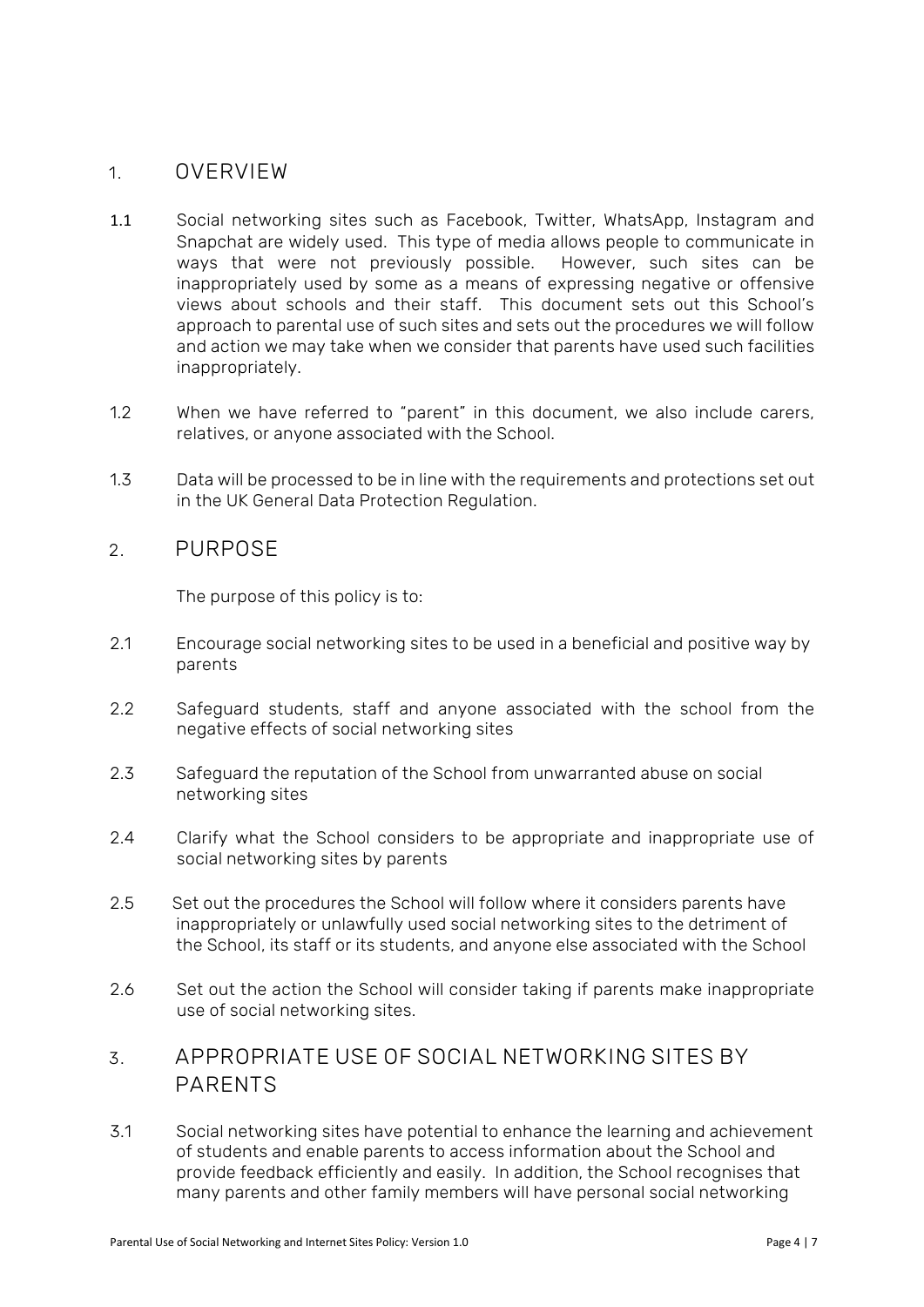accounts, which they might use to discuss/share views about school issues with friends and acquaintances.

- 3.2 As a guide, individuals should consider the following prior to posting any information on social networking sites about the School, its staff, its students, or anyone else associated with the School:
	- 3.2.1 Is the social networking site the appropriate channel to raise concerns, give this feedback or express these views?
	- 3.2.2 Would private and confidential discussions with the School be more appropriate? For example, if there are serious allegations being made/concerns being raised. Social media/internet sites should not be used to name individuals and make abusive comments about those people. Please contact the School to discuss any concerns.
	- 3.2.3 Are such comments likely to cause emotional or reputational harm to individuals which would not be justified, particularly if the School has not yet had a chance to investigate a complaint?
	- 3.2.4 The reputational impact that the posting of such material may have to the School; any detrimental harm that the School may suffer as a result of the posting; and the impact that such a posting may have on students' learning.
	- 3.2.5 Those posting comments should consider the impact on their children and their peers such as social isolation, victimisation, exclusion from friends, anxiety and embarrassment.

### **4. INAPPROPRIATE USE OF SOCIAL NETWORKING SITES BY PARENTS**

- 4.1 Although social networking sites may appear to be the quickest and easiest way to express frustrations or concerns about the School (and those associated with it), it is rarely appropriate to do so. Other channels, such as a private and confidential discussion with the School, or using the School's formal complaints process are much better suited to this.
- 4.2 The School considers the following examples to be inappropriate uses of social networking sites. (This list is non-exhaustive and intended to provide examples only):
	- 4.2.1 Making allegations about staff or students at the School/cyber-bullying
	- 4.2.2 Making complaints about the School/staff at the School
	- 4.2.3 Making defamatory statements about the School or staff at the School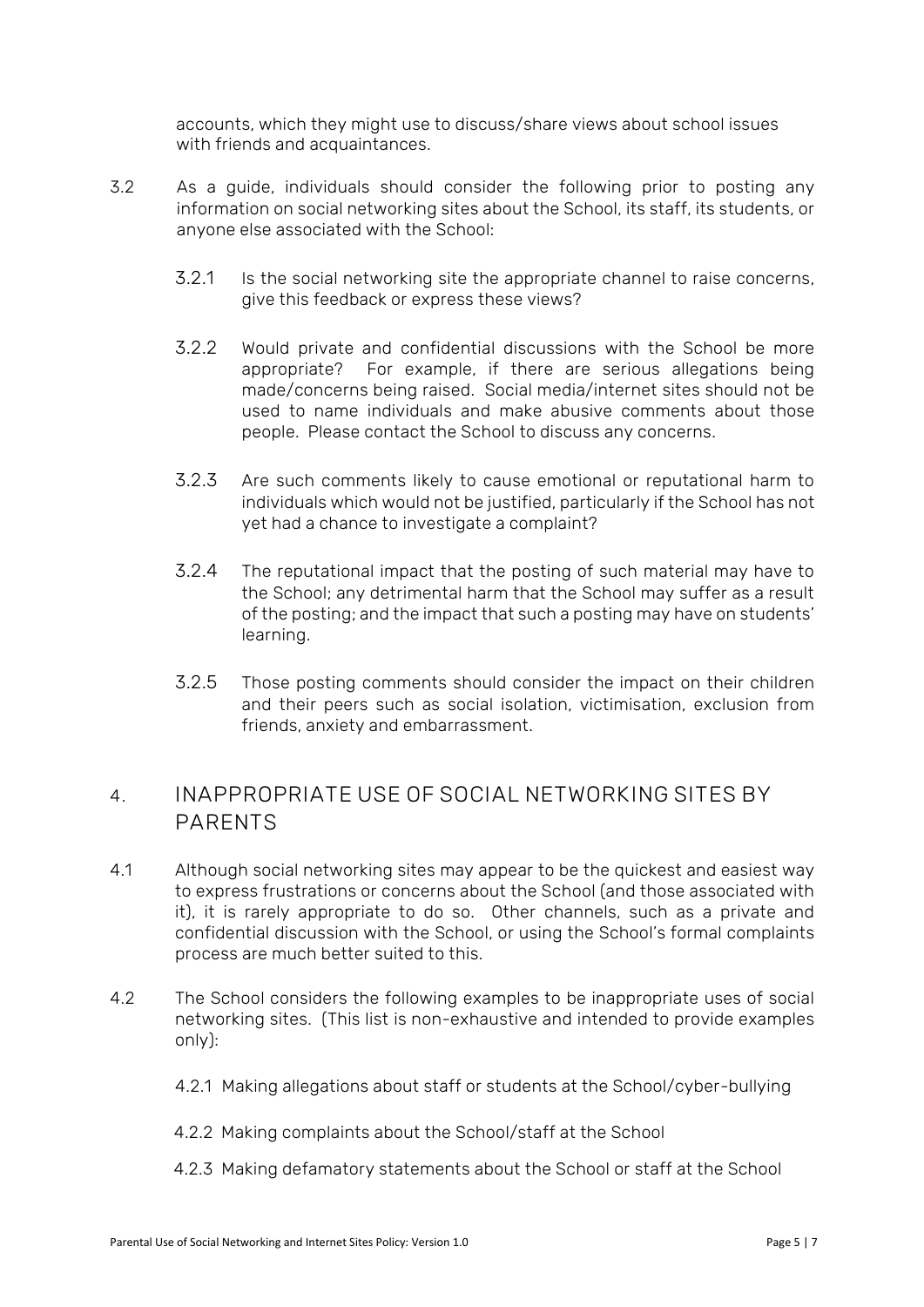- 4.2.4 Posting negative/offensive comments about specific students/staff at the School
- 4.2.5 Posting racist/discriminatory comments
- 4.2.6 Posting comments which threaten violence
- 4.2.7 Use of other peoples' personal data, photos images, addresses or tags without their express permission given before using, not sought retrospectively
- 4.2.8 Raising or discussing matters about which there is a school investigation or enquiry
- 4.3 Parents should also ensure that their children are not using social networking/internet sites in an inappropriate manner and that all social media is age-appropriate. It is expected that parents/carers explain to their children what is acceptable to post online in order to support the ongoing work of the School. Parents/carers are also expected to monitor their children's online activity, including in relation to their use of social media.

## **5. PROCEDURE THE SCHOOL WILL FOLLOW IF INAPPROPRIATE USE CONTINUES**

- 5.1 The School will always try to deal with concerns raised by parents in a professional and appropriate manner and understands that parents may not always realise when they have used social networking sites inappropriately. Therefore, as a first step, the School will usually discuss the matter with the parent to try to resolve the matter and to ask that the relevant information be removed from the social networking site in question. If the parent refuses to do this and continues to use social networking sites in a manner the School considers inappropriate, the School will consider taking the following action:
	- 5.1.1 Set out the School's concerns in writing, giving a warning and requesting that the material in question is removed upon receipt of the letter
	- 5.1.2 Take legal advice and/or legal action where the information posted is defamatory in any way or if the circumstances warrant this
	- 5.1.3 Contact the Police where the School feels it appropriate for example, if it considers a crime (such as harassment) has been committed; or in cases where the posting has a racial element, is considered to be grossly obscene or is threatening violence, with the option to prosecute
	- 5.1.4 If the inappropriate comments have been made on a school website or online forum, the School will take action to block or restrict that individual's access to that website or forum
	- 5.1.5 Contact the host/provider of the Social Networking site to make a formal complaint about the content of the site and ask for removal of the information